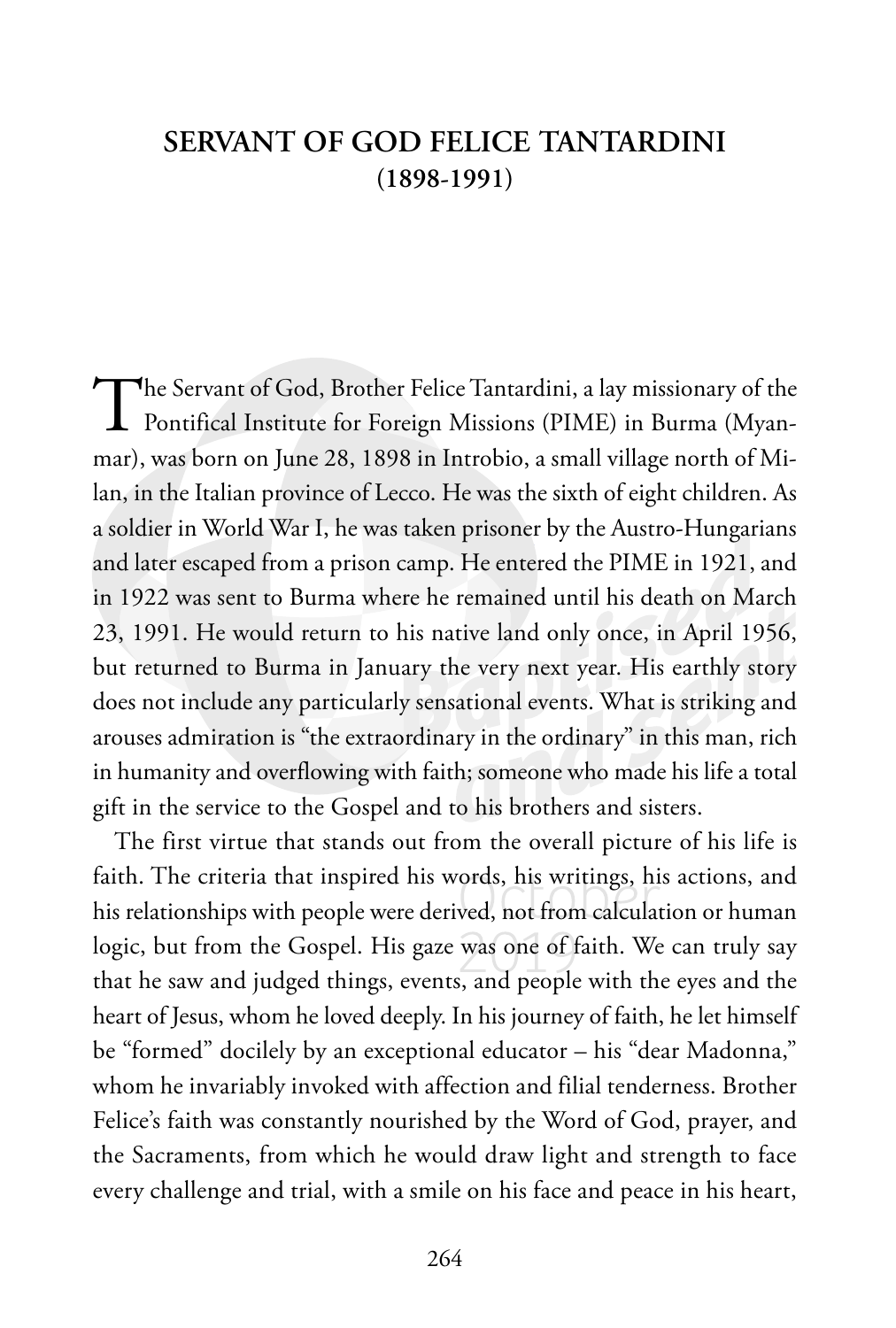never complaining about his hardships. We know this from excerpts of testimonies taken during official depositions for his beatification cause:

"He had a pure and simple faith. God and Our Lady were his everything." "Every morning he had at least an hour of meditation and then he rang the bell. And this he did every morning, without ever getting tired…. He was also faithful to Eucharistic adoration, which he would engage in especially in the evening, after work." "When he prayed, he was truly attentive…. He seemed to be talking to God as if he saw him." "His devotion to the Madonna was proverbial: he was always holding the rosary."

To understand how and with what spirit he worked, the following two testimonies are particularly relevant.

A Burmese nun declares, "He was a man full of virtues, completely dedicated to his work…. And he never wasted time. He was a man who was all about prayer and work, and his work was all for God…. He preferred to do the work in silence and in secret…. It was a way of being attentive and totally dedicated to God and his service."

A Burmese priest attests, "I remember him as a man who worked a lot, who was enthusiastic about his work and was able to inspire those who worked with him. I remember that he was very careful not to require of someone a more difficult or demanding job than one he could do…. He was always very serene and joking, so he made us all happy and satisfied in our work." In a word, Brother Felice loved to work joyfully for the Lord. He knew how to teach others about work, which means about life. After all, life is not worth living without a task to accomplish!

"Faith work[s] through love," says St. Paul (Gal 5:6). It was from his love of God that Brother Felice's loved flowed towards everyone; a love that was manifested concretely in his attentive service to others, especially those most in need: the sick and those suffering from Hansen's disease and other disabilities, without making distinctions of the creed that one professed.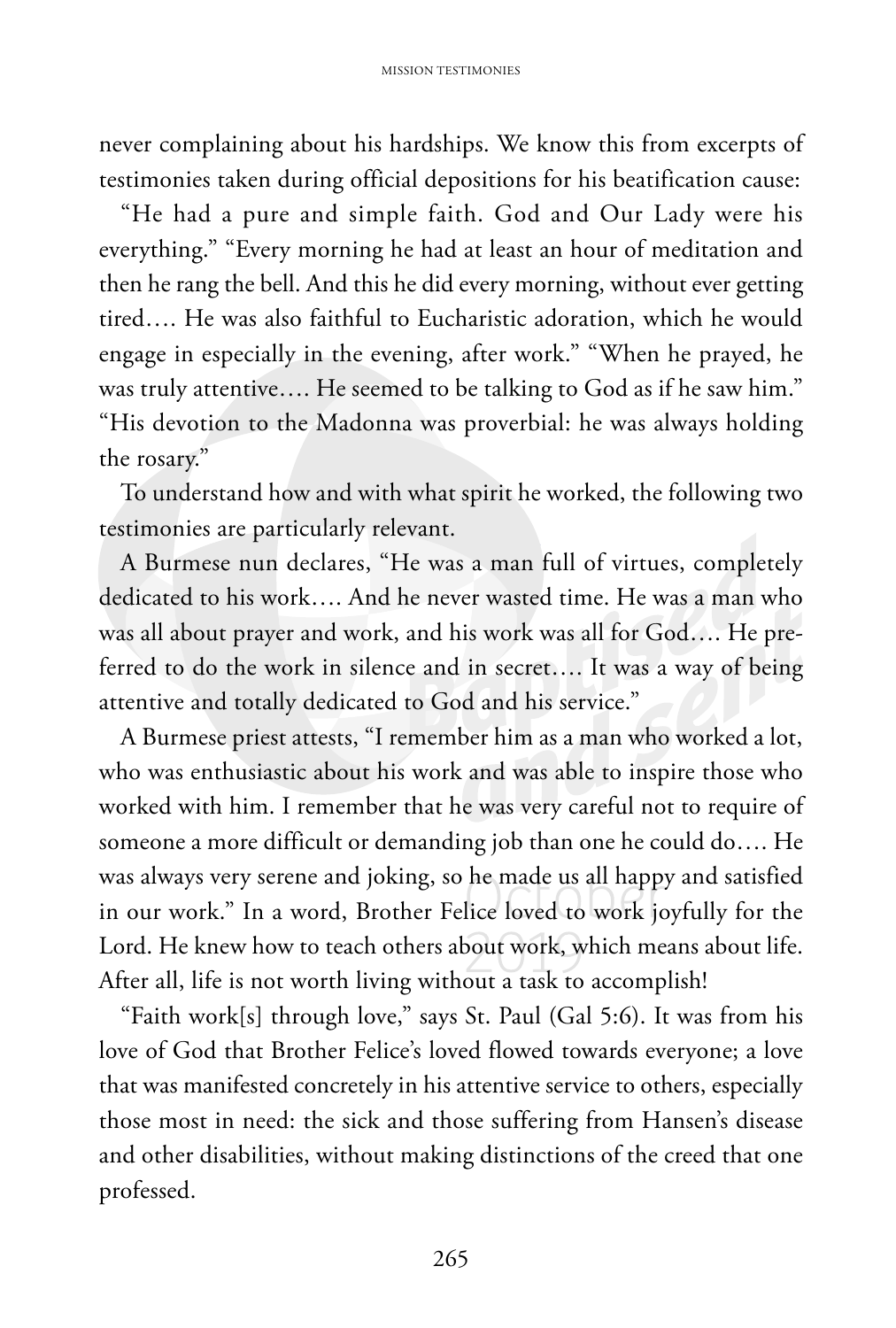Self-giving was also expressed in the obedience he practiced in an exemplary way. He happily went everywhere that the bishop or his superiors sent him, and he was particularly happy to have been sent to help the forest dwellers. He said that people in the city enjoyed a certain well-being and had workers at their disposal, while those in the forest were often abandoned and in need of everything. He willingly, but discreetly and hidden from others, stripped himself of everything to help the poor, keeping for himself only the bare necessities. He was well liked by everyone but remained humble and even a bit shy. In fact, humility seemed to be part of his very nature.

The spirit of sacrifice and the ability to face the difficulties, trials, and adversities of life with patience and courage are part of Tantardini's rich human and Christian heritage. We know that he did not grown up in comfort and spent years of military service and imprisonment during the Great War, which tempered young Felice's character. This was followed by his missionary experience in a land and a time marked by misery, huger, conflict, famine and Japanese and Chinese invasions and bombings during the Second World War; all of which brought unspeakable sorrow and suffering. We also know that he risked his life in the midst of the bombings during the Japanese invasion, which lasted two years. But he always managed to get by with the special protection of the "good God" and the "dear Madonna," as he said. His own ingenuity also certainly played a role in all of this.

But time passes for everyone. His physical health had taken its toll from his work, many an exhausting journey and even some surgical interventions that resulted in postoperative complications. Nevertheless, it was rare for him to complain, always careful not to burden others. Sustaining him through all the tribulations were his rock-like faith and his fidelity to prayer. He could not have been able to cope with so many trials without strong internal motivation and special help from Above, which he sought assiduously with humility and trust.